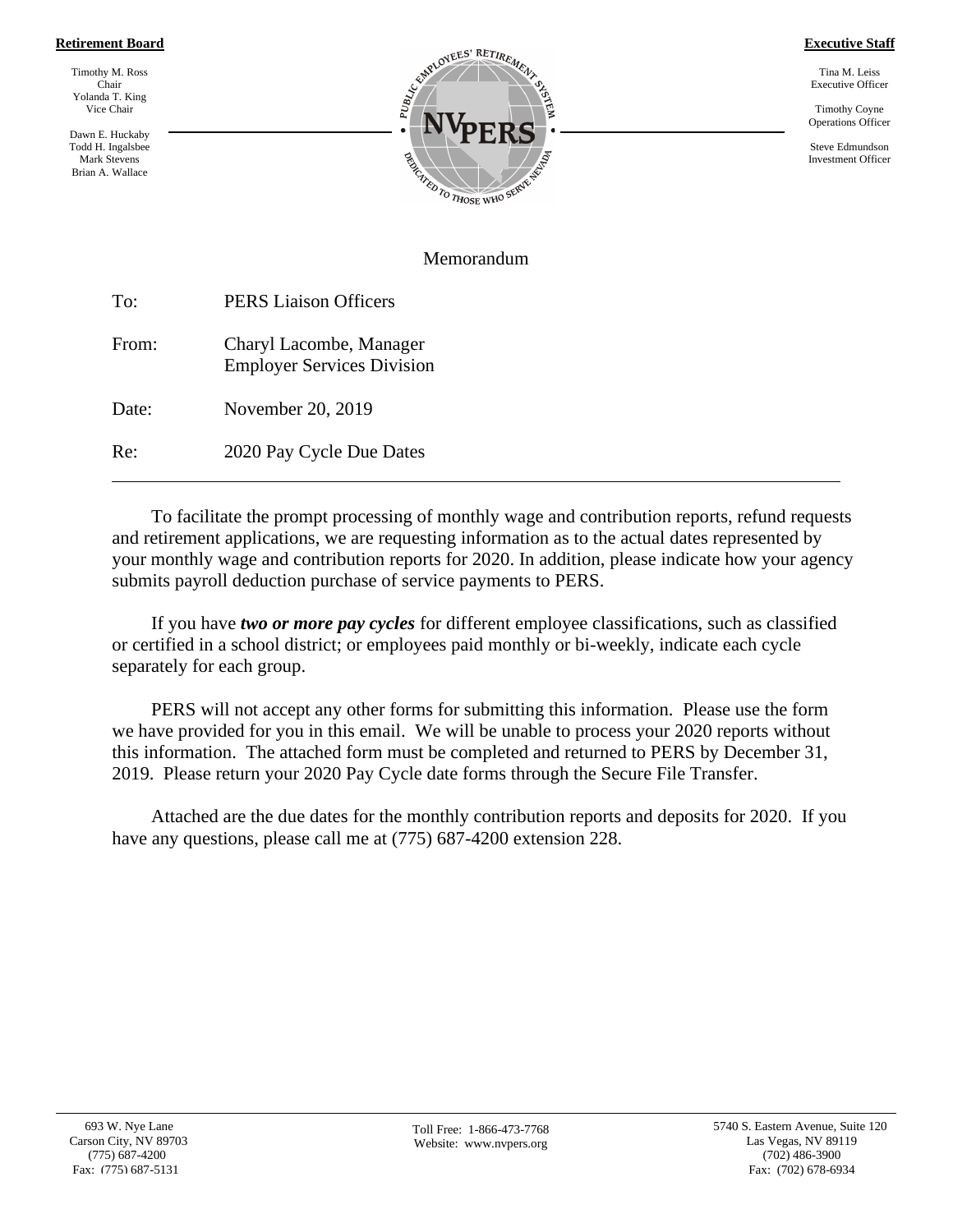

# **PUBLIC EMPLOYEES' RETIREMENT SYSTEM OF NEVADA**

## **DUE DATES FOR THE MONTHLY WAGE & CONTRIBUTION REPORTS, FORM 502 AND DEPOSITS FOR CALENDAR YEAR 2020**

### **Report Month Due Date**

March 2020 April 15, 2020 April 2020 May 15, 2020 May 2020 June 15, 2020 June 2020 July 16, 2020

January 2020 February 19, 2020 February 2020 March 16, 2020 July 2020 August 17, 2020 August 2020 September 16, 2020 September 2020 October 15, 2020 October 2020 November 17, 2020 November 2020 December 15, 2020 December 2020 January 19, 2021

**PERS Form 502, Wage and Contribution Reports and Deposits must be received in the PERS office by the due dates listed above.**